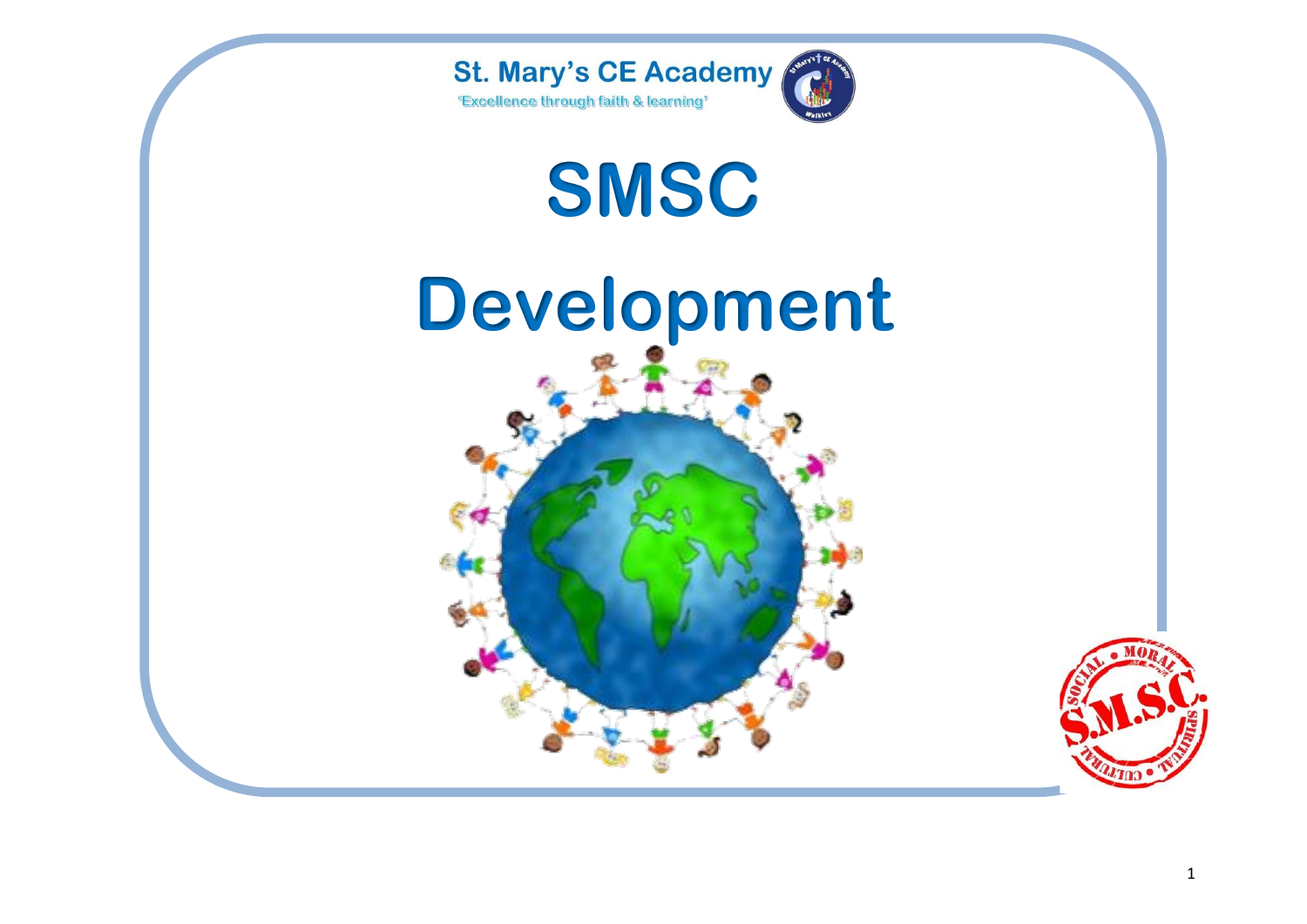## **SMSC Development at St Mary's**



## **Our Vision:**

At St Mary's Church of England Academy Walkley, we aim to be an exceptional school with Christian values at the very heart of the community. We are committed to providing a caring environment where every child can thrive & is supported to achieve their unique & amazing potential as a child of God.

To ensure that this happens, we provide a curriculum that is rich in Spiritual, Moral, Social and Cultural Developments.

**Spiritual development** is about offering a spiritual and moral basis for the development of human wholeness and a sure foundation for personal and social values based on the person and ministry of Christ. As such, Spiritual Development incorporates feelings, emotions, attitudes and beliefs. As an inclusive school for all children with different or no beliefs, we believe that spiritual development also leads us towards the understanding of self and others.

**Moral development** is about building a framework of moral values for our children, which regulates their personal behaviour. It is the development of our understanding of society's shared & agreed values, including an understanding that there are contentious issues where there is disagreement, and that society's values change. Pupils are encouraged to understand the need for a common code and to follow it from conviction rather than because of sanctions or consequences.

**Social development** is about helping our children to work effectively with each other and to participate successfully in the community as a whole. It is about the development of the skills and personal qualities necessary for living and working together, as well as functioning effectively in a multi-racial, multi-cultural society. We also promote how there should be a balance of the positive, satisfying elements of belonging to a group or society along with the demands, obligations and cooperation that such membership requires.

**Cultural development** is about our children understanding their own culture, other cultures in the UK & beyond. It is about understanding and feeling comfortable in a variety of cultures & being able to operate in the emerging world culture of shared experiences provided by television, travel and the internet. At the heart of cultural development lies the necessity to develop a sense of personal identity, whilst at the same time acquiring awareness, understanding and tolerance regarding the cultural traditions & beliefs of others.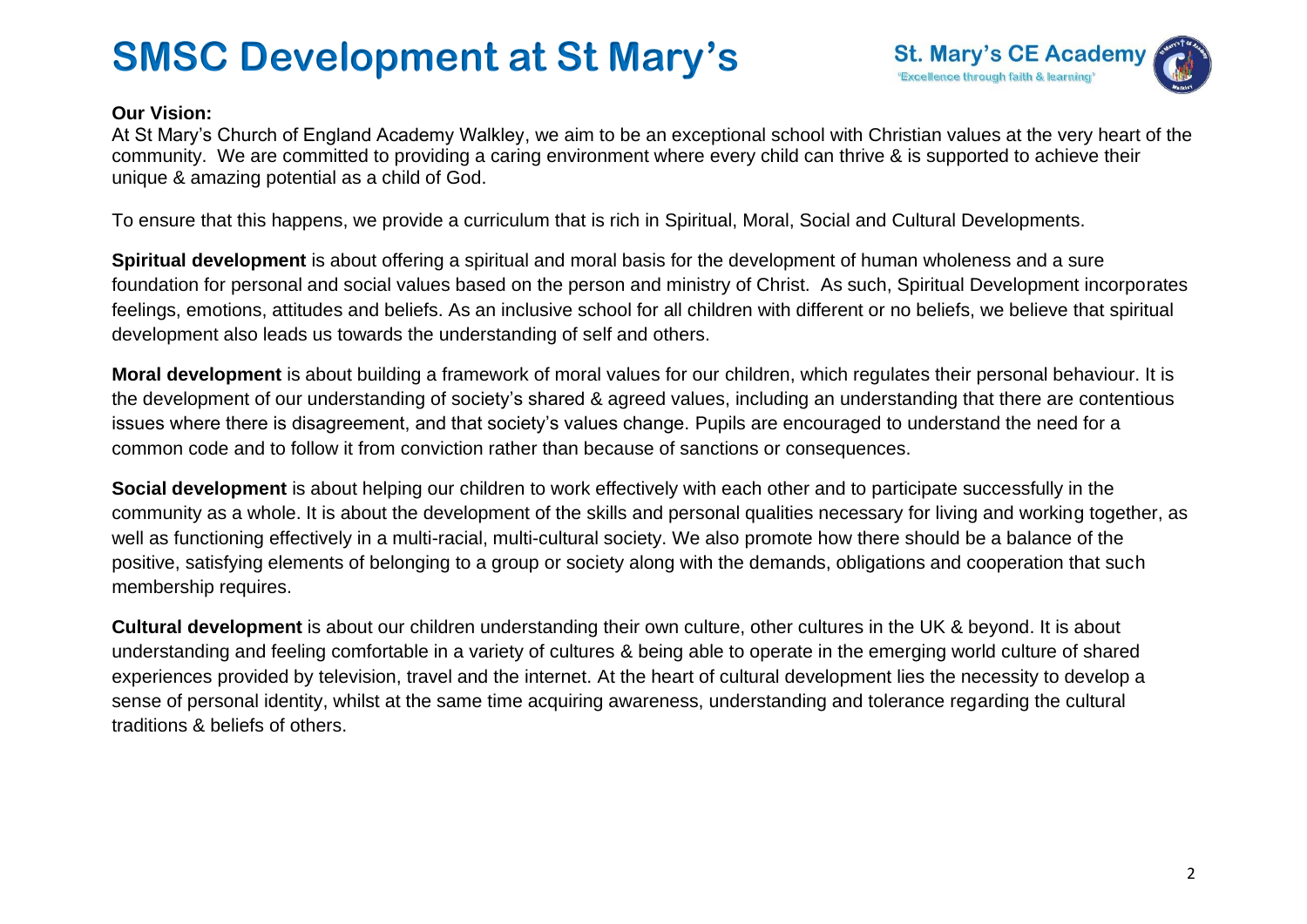At St Mary's, children are encouraged & enabled to:

- Reflect on beliefs, values & more profound aspects of human experience & use their imagination and creativity to develop curiosity in their learning;
- Overcome any barriers to their learning;
- Develop and apply an understanding of right & wrong in their school life and life outside school;
- Take part in a range of activities requiring social skills, including: sporting activities, after school clubs & collaborative learning groups;
- Develop an awareness of, & respect towards, diversity in relation to gender, race, religion & belief, culture & disability;
- Gain a well-informed understanding of the options and challenges facing them as they move through the school and on to the next stage of their education and training;
- Respond positively to a range of artistic, sporting & other cultural opportunities provided by the school, including: developing an appreciation of theatre, music and literature;
- Develop the skills & attitudes to enable them to participate fully and positively in democratic, modern Britain;
- Understand & appreciate a range of different cultures as an essential element of their preparation for life.

As part of our evaluation of SMSC development across the school, we have noted the following:

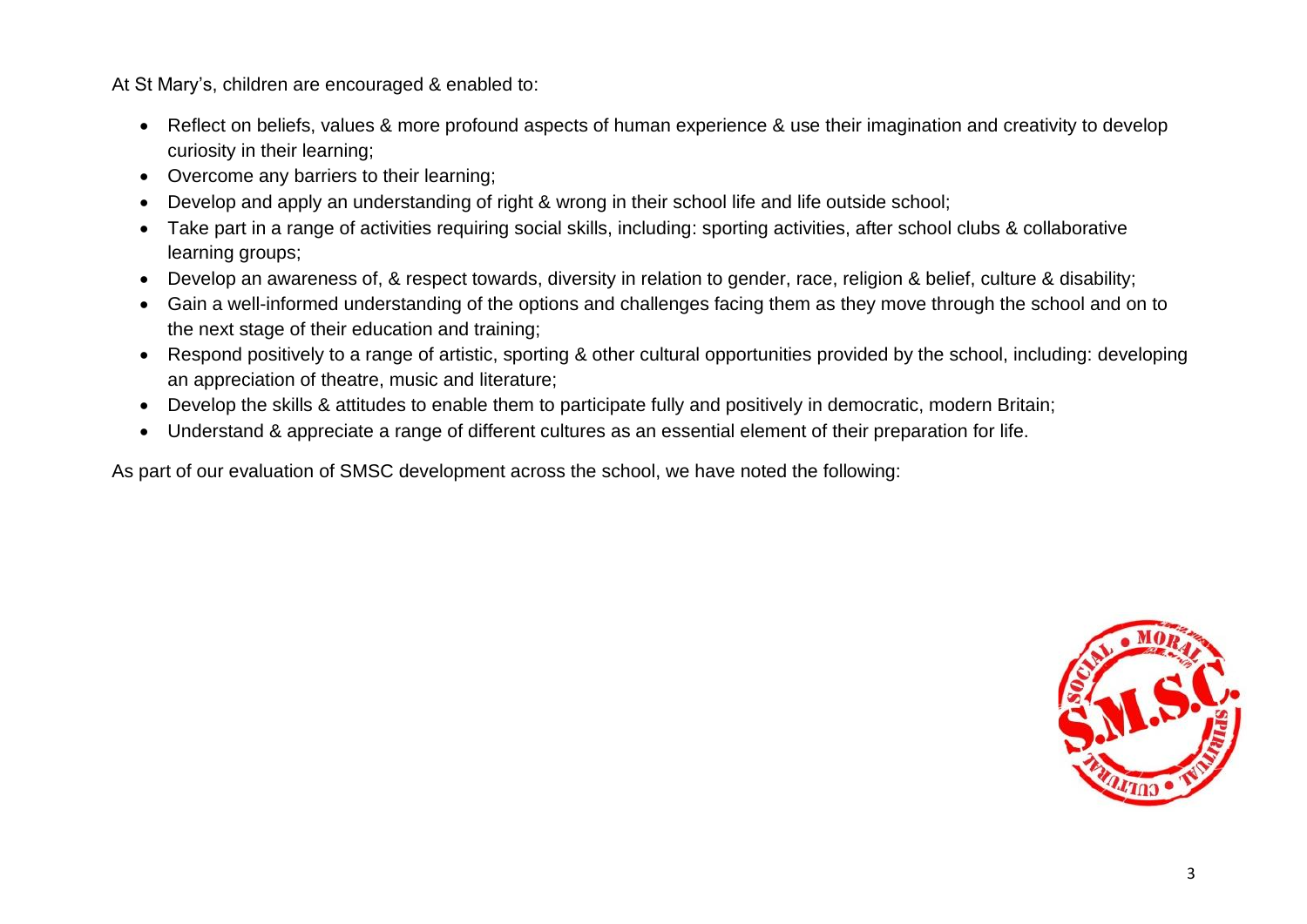

## **SMSC Development at St Mary's**

| <b>Spiritual</b>                                                                                                                                                                                                                                                                                                                                                                                                                                                                                                                                                                                                                                                                                                                                                                                                                                                                                                                                                                                                                                                                 | <b>Moral</b>                                                                                                                                                                                                                                                                                                                                                                                                                                                                                                                                                                                                                                                                                                                                                                                                                                                                                                                                                                                                                                                                                                                                                                 | <b>Social</b>                                                                                                                                                                                                                                                                                                                                                                                                                                                                                                                                                                                                                                                                                                                                                                                                                                                                                                                                                                                                                                                                                                                                                                                                                                                       | <b>Cultural</b>                                                                                                                                                                                                                                                                                                                                                                                                                                                                                                                                                                                                                                                                                                                                                                                                                                                                                                                                                                                                                                                                                                                                                                                                                                                                                                                                                                                                                                                                         |
|----------------------------------------------------------------------------------------------------------------------------------------------------------------------------------------------------------------------------------------------------------------------------------------------------------------------------------------------------------------------------------------------------------------------------------------------------------------------------------------------------------------------------------------------------------------------------------------------------------------------------------------------------------------------------------------------------------------------------------------------------------------------------------------------------------------------------------------------------------------------------------------------------------------------------------------------------------------------------------------------------------------------------------------------------------------------------------|------------------------------------------------------------------------------------------------------------------------------------------------------------------------------------------------------------------------------------------------------------------------------------------------------------------------------------------------------------------------------------------------------------------------------------------------------------------------------------------------------------------------------------------------------------------------------------------------------------------------------------------------------------------------------------------------------------------------------------------------------------------------------------------------------------------------------------------------------------------------------------------------------------------------------------------------------------------------------------------------------------------------------------------------------------------------------------------------------------------------------------------------------------------------------|---------------------------------------------------------------------------------------------------------------------------------------------------------------------------------------------------------------------------------------------------------------------------------------------------------------------------------------------------------------------------------------------------------------------------------------------------------------------------------------------------------------------------------------------------------------------------------------------------------------------------------------------------------------------------------------------------------------------------------------------------------------------------------------------------------------------------------------------------------------------------------------------------------------------------------------------------------------------------------------------------------------------------------------------------------------------------------------------------------------------------------------------------------------------------------------------------------------------------------------------------------------------|-----------------------------------------------------------------------------------------------------------------------------------------------------------------------------------------------------------------------------------------------------------------------------------------------------------------------------------------------------------------------------------------------------------------------------------------------------------------------------------------------------------------------------------------------------------------------------------------------------------------------------------------------------------------------------------------------------------------------------------------------------------------------------------------------------------------------------------------------------------------------------------------------------------------------------------------------------------------------------------------------------------------------------------------------------------------------------------------------------------------------------------------------------------------------------------------------------------------------------------------------------------------------------------------------------------------------------------------------------------------------------------------------------------------------------------------------------------------------------------------|
| • RE curriculum covers spiritual themes.<br>• Assemblies - collective acts of worship/<br>opportunities for individual worship &<br>reflection / spiritual or religious input.<br>• Visitors from faith groups &<br>organisations<br>• Classroom Environment provides quiet<br>/ prayer area to contemplate & focus.<br>• Children have opportunity to request<br>prayers / write requests to God.<br>• Whole school & class prayers.<br>• Celebration Assembly & school rewards<br>celebrate the worthiness of individual<br>children & self esteem & confidence is<br>built up.<br>• Key festivals & memorial days<br>celbrated focussing on practices &<br>origins.<br>• Self & peer assessment techniques<br>involve reflection of learning, attititudes<br>& behavour.<br>• Arts appreciated in English, Art, Music<br>& PE.<br>• Singing activities in assembly & choir<br>with spiritual themes.<br>• Human endeavour, determination &<br>endurance celebrated & upheld to<br>aspire to.<br>• School vision & ethos clearly displayed<br>around school & upheld by staff. | • RE curriculum covers moral themes<br>from a spiritual /religious standpoint.<br>• Assemblies with moral messages /<br>opportunities for individual worship &<br>reflection / spiritual or religious input.<br>• Strong moral message of standing up<br>to make change where necessary<br>(slavery, philanthropists, trafficking,<br>$etc.$ )<br>• Positive behaviour policy in place which<br>upholds & rewards correct behaviour &<br>attitudes.<br>• School Vision & ethos communicates<br>moral values & framework in which to<br>function & learn in.<br>• Right decisions, human endeavour,<br>determination & working towards the<br>good of others celebrated & upheld to<br>aspire to.<br>• Self & peer assessment techniques<br>involve reflection of learning, attititudes<br>& behavour.<br>• Self & peer assessment techniques<br>involve thinking critically, test outcomes<br>& make moral choices.<br>• Enterprise Project develops<br>appreciation of what we have & how to<br>meet the needs of others less well off.<br>• English skills focus on character's<br>motives, choices, points of view &<br>moral dilemmas.<br>• Esafety & Safety Curriculum. | • RE curriculum covers social themes<br>from a spiritual /moral /religious<br>standpoint.<br>• Assemblies with social messages on<br>behaviour, attitudes, justice, endeavour,<br>ultruism, etc. / opportunities for<br>individual reflection.<br>• School Vision & ethos upholds the<br>formation & use of social skills in which<br>to function & learn.<br>• After School Clubs - sporting & Arts<br>focussed giving opportnity for social<br>participation, team work, etc.<br>• School Environment provides<br>opportunity for play, team games, co-<br>operation, negotiation skills, etc.<br>• Good relationships are modelled by<br>staff & exhibited by children.<br>• Speaking & Listening skills are valued<br>& developed in all curricular areas &<br>throughout school.<br>• Play facilitated to promote good<br>relationships, team, work, friendly<br>competition & friendships.<br>• Enterprise Project develops<br>appreciation of what we have & how to<br>meet the needs of others less well off.<br>• Charity work (whole school &<br>individually planned) has a social<br>outworking & benefit.<br>• Self & peer assessment techniques<br>involve assessing own behaviour &<br>attitudes as well as empathisng &<br>reconciling differences. | • RE curriculum covers cultural themes<br>from a spiritual /moral /religious<br>standpoint.<br>• Assemblies with cultural messages about<br>beliefs, practices, respect, tolerance, /<br>opportunities for individual reflection.<br>• Our St Mary's VIPs ensures that children<br>can consider excellent role models to<br>aspire to often from underrepresented<br>groups, such as BAME, women &<br>Paralympians.<br>• Links with the community & faith<br>communities & partnerships with local<br>schools.<br>• Visits (physical & virtual) to places of<br>worship.<br>• After School Clubs which focus on<br>cultural differences.<br>• Whole school & individually planned<br>charity work focuses on the needs of<br>others, often from other cultures in<br>physical need.<br>• Enterprise Project develops appreciation<br>of what we have & how to meet the<br>needs of others less well off.<br>• Local & National charity fundraising.<br>• Global aspects of the Arts appreciated in<br>English, Art, Music & PE.<br>• In History, children appreciate the<br>significance, impact & contribution of past<br>& present cultures.<br>• Children read Literacture from different<br>cultures.<br>• Global awareness whole school events.<br>• Differences & similarities recognised &<br>celebrated in faith, ethnicity, disability,<br>gender, sexuality & family backgrounds &<br>situations.<br>• Prejudices & discriminatory behaviour &<br>stereotypes are challenged. |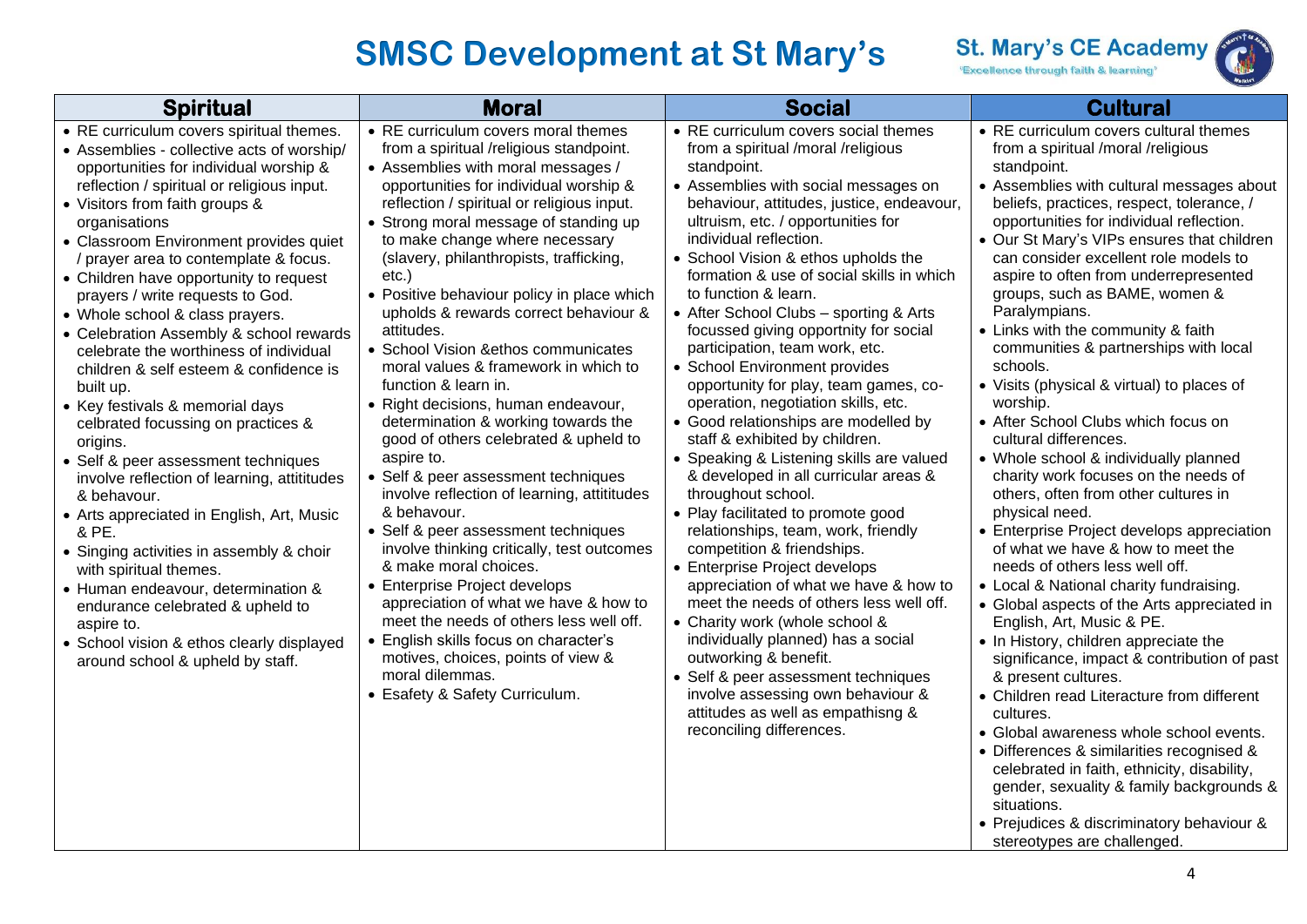|                                                                                                                                                                                                                                                                                                                                                                                                                                                                                                                                                                                                                                                                                                                                                                                                                                                                                                                                                                                                                                                                                                                                                                                                                                                                                                                                                                                                                                                                                                                                        |                                                                                                                                                                                                                                                                                                                                                                                                                                                                                                                                                                                                                                                                                                                                                                                                                                                                                                                                                                                                                                     |                                                                                                                                                                                                                                                                                                                                                                                                                                                                                                                                                                                                                                                                                                                                                                                                                                                                                                                                                                                                                                                                                                                                                                                                                                                                                                                                                                                                                                                                                                                                                                                                                                                                                                                                                                                                                            | • Zero tolerance of racist behaviour or<br>attitudes not in line with British values.<br>• School has an Equality & Diversity Policy<br>& a Disability, Equality Action Plan in<br>place.                                                                                                                                                                                                                                                                                                                                                                                                                                                                                                                                                                                                                                                                                                                                                                                                                                                                                                                                                                                                                                                                                                                                                                                                                                                                                                                                                                                                                                                                                                                                                                                    |  |  |  |
|----------------------------------------------------------------------------------------------------------------------------------------------------------------------------------------------------------------------------------------------------------------------------------------------------------------------------------------------------------------------------------------------------------------------------------------------------------------------------------------------------------------------------------------------------------------------------------------------------------------------------------------------------------------------------------------------------------------------------------------------------------------------------------------------------------------------------------------------------------------------------------------------------------------------------------------------------------------------------------------------------------------------------------------------------------------------------------------------------------------------------------------------------------------------------------------------------------------------------------------------------------------------------------------------------------------------------------------------------------------------------------------------------------------------------------------------------------------------------------------------------------------------------------------|-------------------------------------------------------------------------------------------------------------------------------------------------------------------------------------------------------------------------------------------------------------------------------------------------------------------------------------------------------------------------------------------------------------------------------------------------------------------------------------------------------------------------------------------------------------------------------------------------------------------------------------------------------------------------------------------------------------------------------------------------------------------------------------------------------------------------------------------------------------------------------------------------------------------------------------------------------------------------------------------------------------------------------------|----------------------------------------------------------------------------------------------------------------------------------------------------------------------------------------------------------------------------------------------------------------------------------------------------------------------------------------------------------------------------------------------------------------------------------------------------------------------------------------------------------------------------------------------------------------------------------------------------------------------------------------------------------------------------------------------------------------------------------------------------------------------------------------------------------------------------------------------------------------------------------------------------------------------------------------------------------------------------------------------------------------------------------------------------------------------------------------------------------------------------------------------------------------------------------------------------------------------------------------------------------------------------------------------------------------------------------------------------------------------------------------------------------------------------------------------------------------------------------------------------------------------------------------------------------------------------------------------------------------------------------------------------------------------------------------------------------------------------------------------------------------------------------------------------------------------------|------------------------------------------------------------------------------------------------------------------------------------------------------------------------------------------------------------------------------------------------------------------------------------------------------------------------------------------------------------------------------------------------------------------------------------------------------------------------------------------------------------------------------------------------------------------------------------------------------------------------------------------------------------------------------------------------------------------------------------------------------------------------------------------------------------------------------------------------------------------------------------------------------------------------------------------------------------------------------------------------------------------------------------------------------------------------------------------------------------------------------------------------------------------------------------------------------------------------------------------------------------------------------------------------------------------------------------------------------------------------------------------------------------------------------------------------------------------------------------------------------------------------------------------------------------------------------------------------------------------------------------------------------------------------------------------------------------------------------------------------------------------------------|--|--|--|
| <b>Evidence</b>                                                                                                                                                                                                                                                                                                                                                                                                                                                                                                                                                                                                                                                                                                                                                                                                                                                                                                                                                                                                                                                                                                                                                                                                                                                                                                                                                                                                                                                                                                                        |                                                                                                                                                                                                                                                                                                                                                                                                                                                                                                                                                                                                                                                                                                                                                                                                                                                                                                                                                                                                                                     |                                                                                                                                                                                                                                                                                                                                                                                                                                                                                                                                                                                                                                                                                                                                                                                                                                                                                                                                                                                                                                                                                                                                                                                                                                                                                                                                                                                                                                                                                                                                                                                                                                                                                                                                                                                                                            |                                                                                                                                                                                                                                                                                                                                                                                                                                                                                                                                                                                                                                                                                                                                                                                                                                                                                                                                                                                                                                                                                                                                                                                                                                                                                                                                                                                                                                                                                                                                                                                                                                                                                                                                                                              |  |  |  |
| <b>Spiritual</b>                                                                                                                                                                                                                                                                                                                                                                                                                                                                                                                                                                                                                                                                                                                                                                                                                                                                                                                                                                                                                                                                                                                                                                                                                                                                                                                                                                                                                                                                                                                       | <b>Moral</b>                                                                                                                                                                                                                                                                                                                                                                                                                                                                                                                                                                                                                                                                                                                                                                                                                                                                                                                                                                                                                        | <b>Social</b>                                                                                                                                                                                                                                                                                                                                                                                                                                                                                                                                                                                                                                                                                                                                                                                                                                                                                                                                                                                                                                                                                                                                                                                                                                                                                                                                                                                                                                                                                                                                                                                                                                                                                                                                                                                                              | <b>Cultural</b>                                                                                                                                                                                                                                                                                                                                                                                                                                                                                                                                                                                                                                                                                                                                                                                                                                                                                                                                                                                                                                                                                                                                                                                                                                                                                                                                                                                                                                                                                                                                                                                                                                                                                                                                                              |  |  |  |
| • Children show spiritual awareness, have a sense of<br>wellbeing & are well developed emotionally<br>• RE Curriculum<br>• SIAMS Self Evaluation documentation<br>• Collective Worship / assembly programme covering<br>spiritial themes<br>• Assembly display & Powerpoints<br>• Visitor records from HT Reports to Governors<br>• Visit records / virtual tour resources<br>• School environment (generally plus outdoor classroom,<br>graden areas, Friendship benches, etc.)<br>• Forest School area<br>• Residential & day visits records & risk assessment<br>• Prayer / quiet areas in classroom<br>• Prayer book & box<br>• Certificates, prizes, rewards, Merits, Merit Board, Star<br>Book, Child of the Day boards, etc.<br>• Celebration Assembly Powerpoint<br>• Work, displays, performances & assemblies showing<br>celebration of festivals<br>• Remembrance Day & WWI events<br>• Self & Peer assessment resources used by teachers &<br>in children's books<br>• Learnometers<br>• English, Art, Music & PE lessons where the Arts are<br>appreciated, plus lesson observations<br>• Choir after schoiol club<br>• Performances, productions, church services, community<br>events involving drama, singing, dance, etc.<br>• Sports display<br>• Assembly powerpoints involving sporting heroes,<br>philanthropists, acts of heroism & endeavour<br>• Aspire Day timetable & evaluation sheets<br>• School Vision / displays & literature for parents<br>• Website<br>• SEAL, P4C, Circle Time resources & planning | • Children show a moral awareness, speak of<br>their conscience & (mostly) make the right<br>choices in terms of behaviour.<br>• RE Curriculum<br>• SIAMS Self Evaluation documentation<br>• Collective Worship / assembly programme<br>covering moral themes & lessons<br>• Assembly display & Powerpoints on mraol<br>themes, philanthropists, civil rights,<br>democracy, prejudice & discrimination, anti-<br>bullying, etc.<br>• Prayer / quiet areas in classroom<br>• Prayer book & box<br>• Positive behaviour policy<br>• Rainbow Rules & clas rules<br>• Certificates, prizes, rewards, Merits, Merit<br>Board, Star Book, Child of the Day boards,<br>etc.<br>• School Vision / displays & literature for<br>parents<br>• Aspire Day timetable & evaluation sheets<br>• Self & Peer assessment skills regading<br>behaviour<br>• Children's work shows critical thinking & self<br>assessment.<br>• Enterprise Project planning, outcomes &<br>events.<br>• ESafety Week planning & children's<br>outcomes.<br>• Website | • Children show a social awareness, are aware<br>of themselves & others & observe the<br>etiquettes of pleasant social behaviour.<br>• RE Curriculum<br>• SIAMS Self Evaluation documentation<br>• Collective Worship / assembly programme<br>• Assembly display & Powerpoints covering<br>social behaviour, social awareness of others<br>& social responsibilities.<br>• School Vision & ethos.<br>• Break times.<br>• Lunch times<br>• After School Clubs<br>• Opportunities for communication skills,<br>speaking & listening, drama, presenting,<br>Circle Time, SEAL, P4C, etc.<br>• Support sessions, nurture groups, 1:1, etc.<br>• Peer groups, buddy work between year<br>groups & Merit Team meetings.<br>• Transition preparation for secondary school.<br>• Lesson observations & write ups.<br>• Observation of relationships between adults &<br>children & to each other.<br>• Assembly participation & presentations by<br>children.<br>• Enterprise Project & charity event planning,<br>organisation & presentation.<br>• Roles & responsibilities involving working as a<br>team & feeding back to others: lessons, group<br>work, Junior Leadership Team, Merit<br>Captains, Play Leaders, etc.<br>• Self & Peer assessment skills regading<br>behaviour & attituides towards others.<br>• St Mary's is a Bully Free Zone resources &<br>displays.<br>• No Touch Rule resources & displays.<br>• Friendship Charters.<br>· Special events: discos, trips, residentials,<br>sports days, mini-olympics, productions,<br>charity / fundraising days & events, etc.<br>• CPD, social events & celbrations for staff.<br>• Community links & partnerships with other<br>schools.<br>• Positive feedback from visitors to the school,<br>when on school visits & when we take part in<br>community events. | • Children that are culturally aware, that value &<br>celebrate their own as well as the culture of others.<br>• RE Curriculum<br>• SIAMS Self Evaluation documentation<br>• Collective Worship / assembly programme covering<br>historical & cultural themes & celebrates the culture<br>of others<br>• St Mary's VIPs documentation<br>• Assembly displays & Powerpoints covering religious<br>festivals, prejudice, Black History month, disability<br>awareness, aid & need, charity work & Enterprise<br>Project, etc.<br>• Visits (real & virtual) to places of worship & visitors<br>from different cultures.<br>• Visits to & visitors from art galleries, theatres,<br>libraries, music performances & museums.<br>• MFL taught (French).<br>• Sports participation in events & activities.<br>• Music lessons<br>· Global & Arts days & week events, displays,<br>performances & activities.<br>• After shool clubs, art, dance, songs, drama from<br>other cultures<br>• Variety of cultures refleted in Curriculum, Literature,<br>Music & PE.<br>• History celebrates aspects of our own culture as well<br>as of others.<br>• Sex Relationship Education recognises different<br>family backgrounds & make ups.<br>• Productions with settings in other countries &<br>cultures.<br>• Disability Awareness Day<br>• Positive images of people from different cutures &<br>backigrounds around school.<br>• Enterprise Project fociussing on the work of different<br>charities working in different part of the world.<br>• Individual & group projects organised by the children<br>in response to neeas.<br>• Stereotypes are challenged as part of behaviour<br>policy & curriculum.<br>• Racist Incident Records & Head teacher's Reports<br>to Governors. |  |  |  |